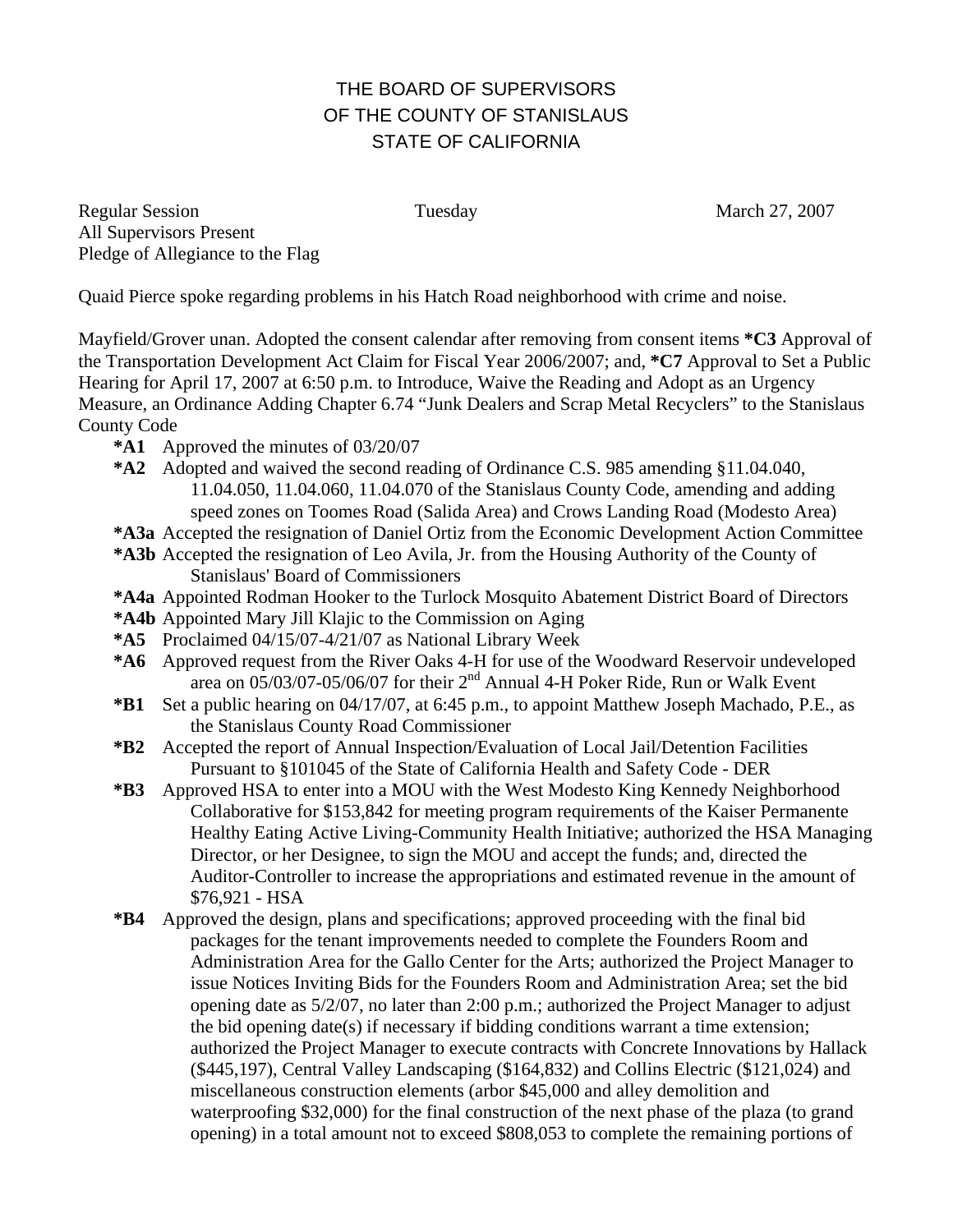Bid Package 6, Plaza and Site Work; authorized the CEO and the Auditor-Controller to make the necessary budget adjustments and to adjust the cash contribution from the CVCA for their share of the plaza costs; authorized the Project Manager to obtain continued professional services through project completion, provided the costs are within the project budget; and, acknowledged the generosity of the City of Modesto for their donation of trees for the Gallo Center for the Arts project - CEO

- **\*C1** Considered and adopted a Resolution of Necessity to acquire real property or interest in real property by Eminent Domain for the State Route 219 widening project, parcel owner Gary Max and Linda Thompson, Co-Trustees, et al, for APN: 003-019-012; and, the Board made the findings contained therein – PW
- **\*C2** Considered and adopted a Resolution of Necessity to acquire real property or interest in real property by Eminent Domain for the State Route 219 widening project, parcel owner Donald G. Beachler, et ux, for APN: 003-019-011; and, the Board made the findings contained therein – PW
- **\*C4** Awarded a consulting engineering contract to GDR Engineering for the design of the Albers Road Widening – Phase II Project (Claribel Road to Milnes Road); authorized the GSA Director/Purchasing Agent to enter into a contract with GDR Engineering in the contract amount not to exceed \$178,385 and sign the contract; and, directed the Auditor-Controller to make the necessary budget adjustments – PW
- **\*C5** Finds the project is consistent with the overall goals and policies of the Stanislaus County General Plan; adopted the Negative Declaration Pursuant to CEQA Guidelines §15074(B), by finding that on the basis of the whole record, including the Initial Study and any comments received, there is no substantial evidence the project will have a significant effect on the environment and that the Negative Declaration reflects Stanislaus County's independent judgment and analysis; ordered the filing of a Notice of Determination and payment of the Department of Fish & Game Environmental Filing Fees with the Stanislaus County Clerk-Recorder's office pursuant to the Public Resources Code §21152 and CEQA Guidelines §15075; approved the purchase agreement for the subject acquisition; authorized the Chairman to execute the purchase agreement; directed the Auditor-Controller to increase appropriations and estimated revenue for the Carver Road Realignment at Ladd Road by \$110,350; and, directed the Auditor-Controller to issue a warrant for the purchase amount of \$108,500 payable to Fidelity National Title Company for the purchase amount of \$107,000 and \$1,500 for escrow fees and title insurance – PW
- **\*C6** Awarded a consulting engineering contract to Associated Engineering Group, Inc., for the design of the Las Palmas Avenue at Sycamore Avenue and Las Palmas Avenue at Elm Avenue traffic signal projects; directed the Auditor-Controller to increase appropriations and estimated revenue in the Las Palmas Avenue at Sycamore Avenue and Las Palmas Avenue at Elm Avenue traffic signal projects per the financial transaction sheet; and, authorized the GSA Director/Purchasing Agent to enter into a contract with Associated Engineering Group, Inc., in the contract amount not to exceed  $$137,610 - PW$
- **\*D1** Set a public hearing on 04**/**17/07, at 6:35 p.m., to consider a request to rezone a 2.55 acre site from A-2-10 (General Agriculture) to Planned Development to allow for a variety of commercial type businesses, the site will be served by a well and septic system, there are five proposed buildings, a landscape plan which provides adequate screening and landscaping, and two large signs, and the project is located east of the Highway 99 onramp and west of N. Golden State Boulevard, in the Turlock area – Planning
- **\*D2** Set a public hearing on 04**/**17/07, at 6:40 p.m., to consider Rezone Application #2004-11 and Parcel Map Application #2004-30, Valley Lexus, a request to rezone 9.07 acres from A-2- 10 (General Agriculture) to PD (Planned Development) to allow a new automobile dealership, and as yet unspecified commercial uses at the rear of the property, located at